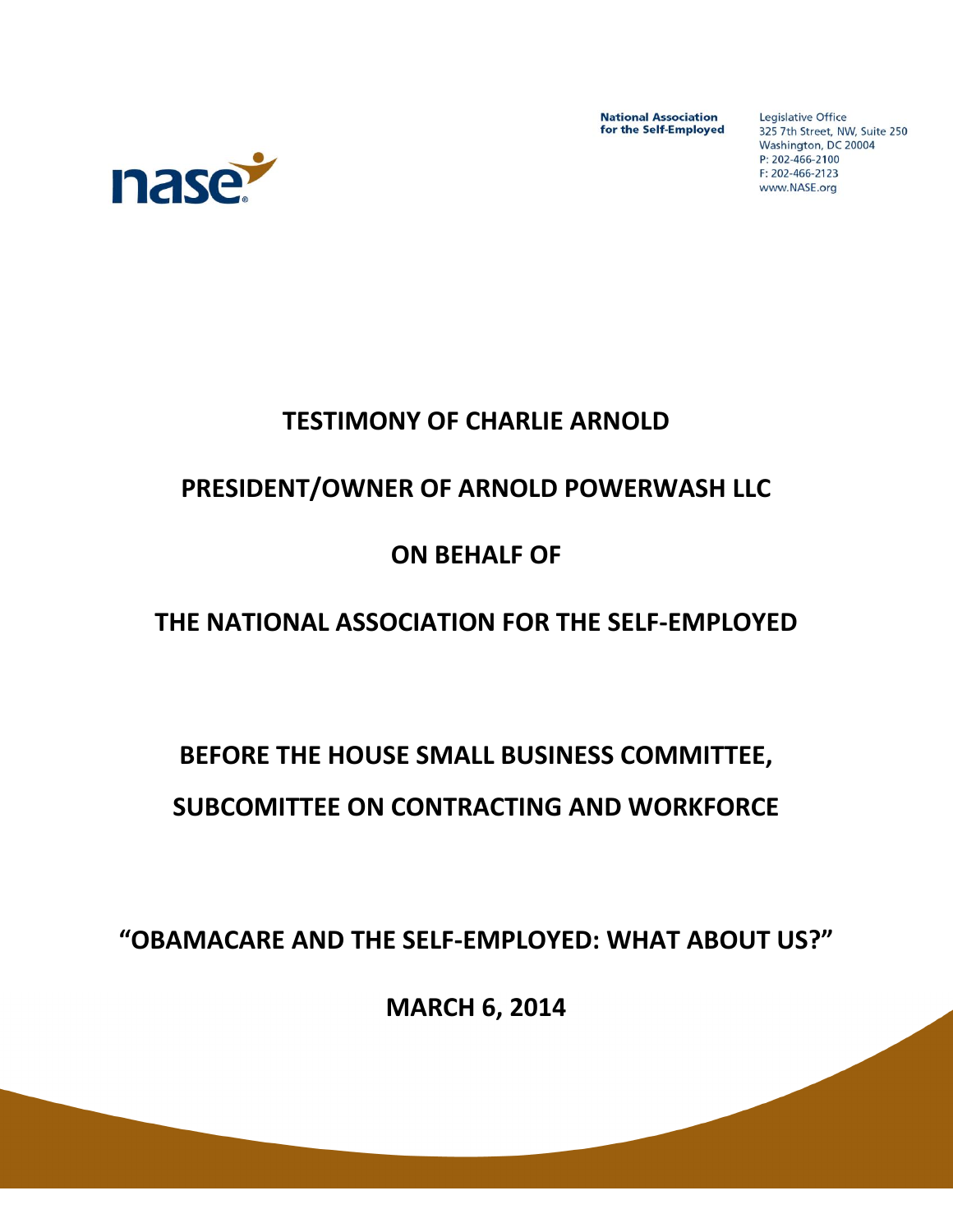Chairman Hanna, Ranking Member Meng, and Members of the Subcommittee, thank you for the opportunity today to offer the self-employed's perspective on the Affordable Care Act (ACA) and to share with you its impact on those of us trying each and every day to keep our businesses afloat so that we can leave a lasting legacy for future generations.

My name is Charlie Arnold and I am the President and owner of Arnold Powerwash LLC, located in Lewes, Delaware. Arnold Powerwash is a family-owned, professional power washing company organized in commercial and residential divisions, cleaning all types of exterior surfaces, along with fleet washing and dry ice blasting divisions.

Like many self-employed, I wear various hats – from small business owner to community leader. In addition to owning and operating Arnold Powerwash, I am also proud to serve as the Pastor of Seaside Baptist Church and as the Emergency Medical Services (EMS) Captain for the Lewes Fire Department. Finally, it is in my role on the Member Council of the National Association for the Self-Employed (NASE) that I am offering today's testimony. The NASE is our nation's leading advocate and resource for America's 23 million self-employed and micro-business owners. It is in all of these roles that I am able to provide a unique perspective and first-hand experience regarding the impact the Affordable Care Act has had on the nearly 23 million self-employed Americans, the largest potential consumers of Obamacare.

At first glance, the impact of the ACA on my business appears to be limited. I currently have only two full-time employees and several seasonal employees defined as "leased" employees. Yet, I have found myself in a continued state of confusion to the status of my current health care coverage. As well as the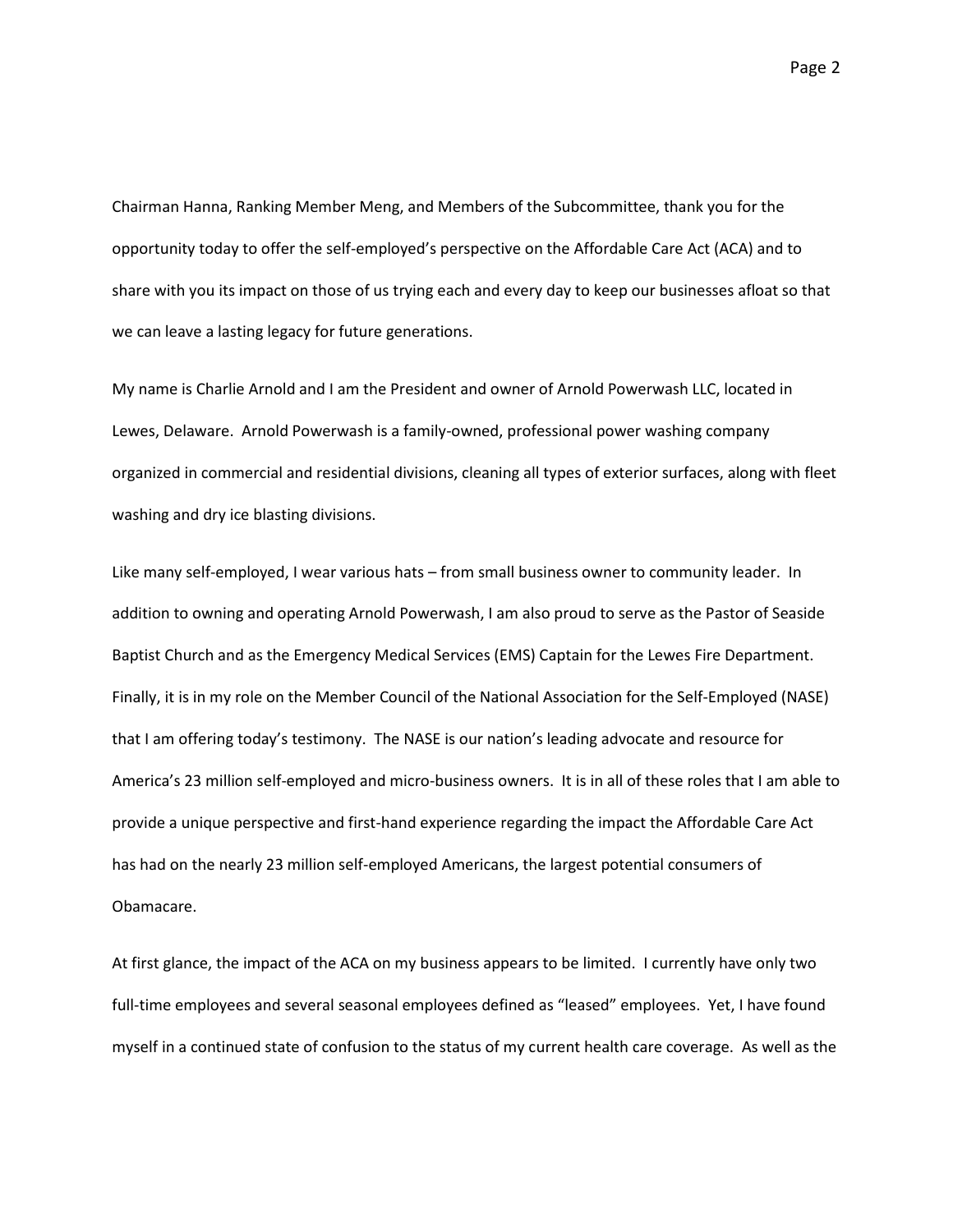additional confusion caused by the restrictive actions taken by both the Departments of Treasury and Health and Human Services toward the rules governing Health Savings Accounts (HRAs), and the continuing disparity faced by the self-employed versus "big business", namely the two reprieves given by the Obama Administration to larger businesses in the last year that grants them freedom from complying with the new law. However, the self-employed are left having the March 31, 2014 enrollment deadline looming over our heads, while we are forced to confront the potential for possible penalties for not enrolling in Obamacare.

Since October 1, 2013, the self-employed have been caught between a rock and hard place, trying to navigate the complex nature of the requirements under Obamacare and how it impacts us, our families, and our businesses. In fact, in a survey conducted by the NASE leading up to open enrollment in the Exchange Marketplace, 60% of respondents said they thought there was a "low" or "very low" chance they'd be able to secure both affordable and comprehensive coverage in 2014.  $1$ 

We can all acknowledge the launch of the Exchange Marketplace was fraught with confusion. The last minute cancellations of millions of health care plans was both unexpected and detrimental to many Americans – many who were assured their health policies would be carried over as "grandfathered" plans. This was especially challenging for the thousands, if not hundreds of thousands, of self-employed small business owners who had these types of plans and had not been previously planning on purchasing health care via the Exchange Marketplace.

 $\overline{a}$ 

 $1$  "Majority of Small Businesses Feel They Will Be Unable to Secure Comprehensive, Affordable Health Care in 2014" http://www.nase.org/Research/NASESurveyResults/2013/11/21/new-survey-majority-of-small-businessesfeel-they-will-be-unable-to-secure-comprehensive-affordable-health-care-in-2014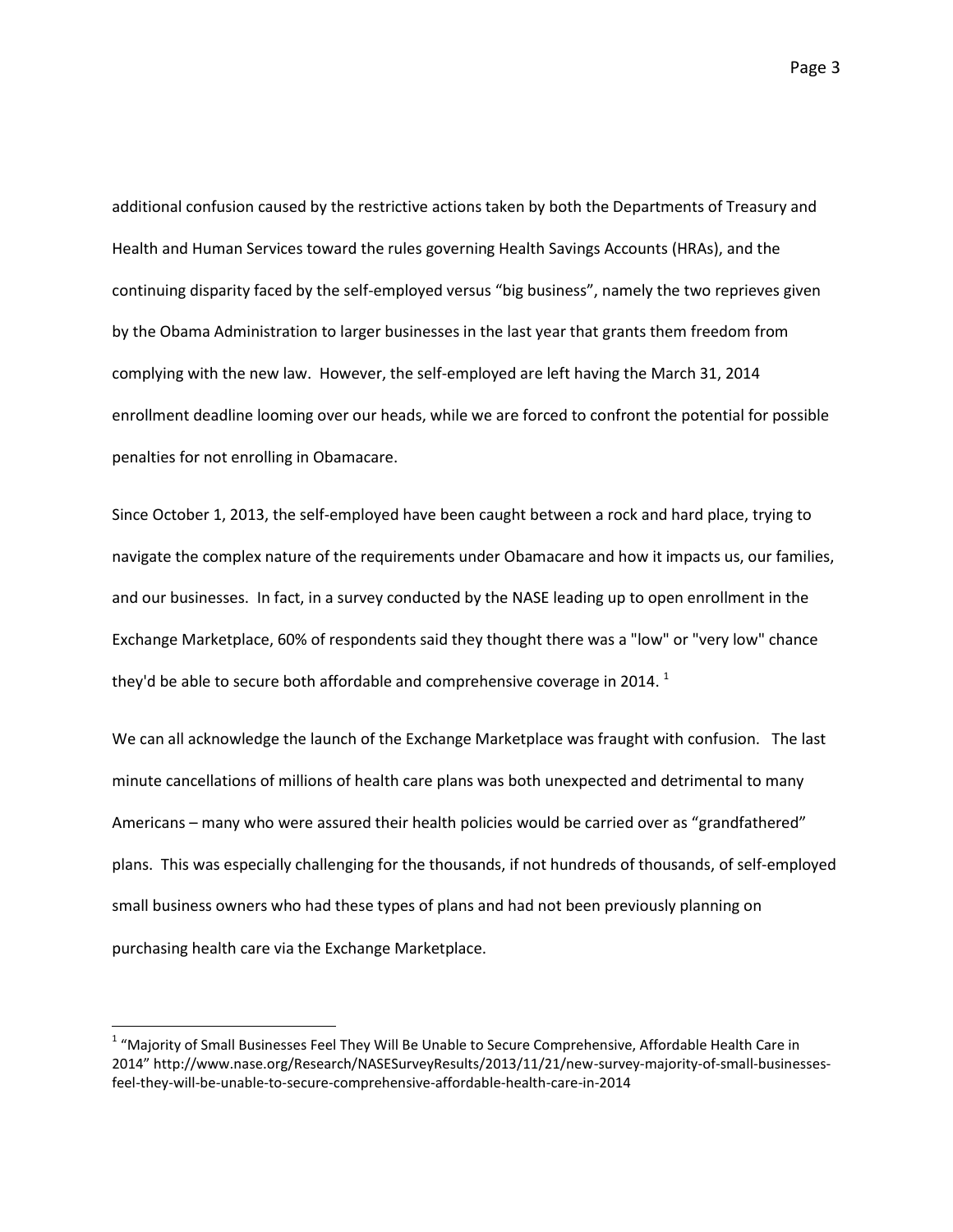For example, an NASE member in Illinois had no intention of enrolling in a new health care plan via the Exchange Marketplace, because she had a grandfathered health care plan. As head of the household, her plan covered not just her and her husband, but also an adult child with severe disabilities. Eventually, after President Obama attempted to salvage the millions of plans that were cancelled, she decided to pursue her options via the Exchange Marketplace. But, this was proven to be a disaster for her and her family. Since their enrollment, she has experienced higher than anticipated costs, especially for prescription medication needed to care for her disabled son. In fact, several medications were not allowed under their new plan, and they have since had to jump through hoops to get approval for medication essential for their son's care.

I, myself, find the situation to be perplexing as I try to determine the best course of action for my business. For example, while I have two full-time employees, myself and my wife, I sometimes employee seasonal workers throughout the year to help me manage the workload during busy periods. This allows me to manage cash flow and overhead in order to keep my business afloat in lean times. These seasonal employees are "leased" through a professional employer organization. Late last year, the Department of Treasury released regulations suggesting that businesses who hire workers through temporary and employee leasing agencies may find themselves deemed to be co-employers with the agencies and, thus, are jointly and severally liable with the agencies for ACA penalties.<sup>2</sup> To say this was unexpected is an understatement. The bottom line is that this decision could single-handedly bankrupt my business. This is a prime example of how the agencies tasked with implementing the Affordable Care Act have manipulated the legislative intent of the law. Congress must act in order to ensure that

 $\overline{a}$ 

<sup>2</sup> http://www.irs.gov/pub/irs-drop/n-12-58.pdf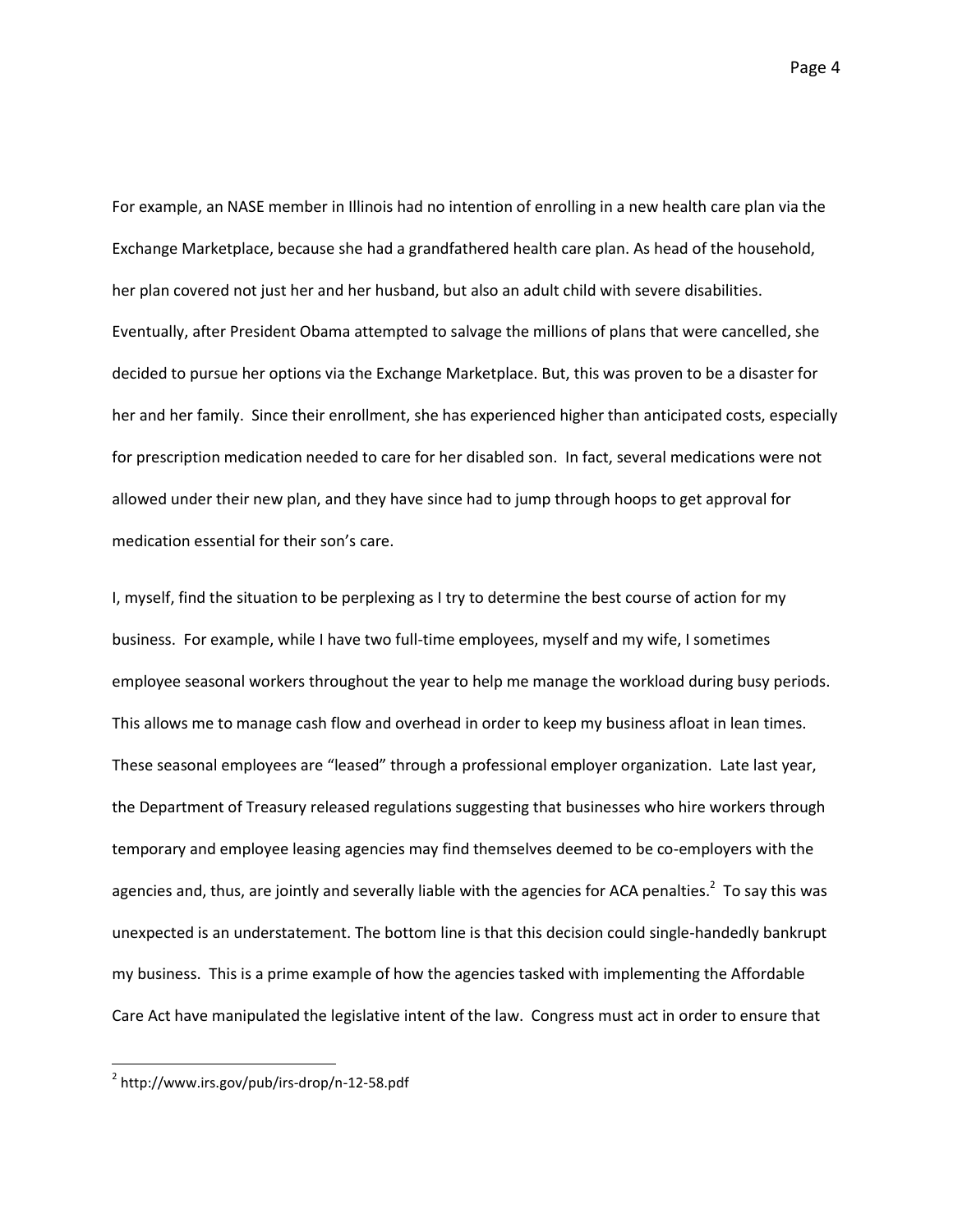small businesses, like mine, are able to utilize seasonal or "leased" employees, without facing additional costs, an unintended consequence of ACA compliance.

Another unintended consequence of the implementation of the Affordable Care Act is another interpretation by the Departments of Treasury, Health and Human Services, and Labor in regards to Health Reimbursement Arrangements "HRAs". HRAs are both a popular and effective tool for the selfemployed and micro-business community that allows for an employer to provide reimbursement to an employee for health related expenses. The employer must offer this arrangement to each employee at the same reimbursable rate, **which provides a unique and flexible way for micro-and small business owners to still access individual health care coverage, even when they are unable to afford group**  health care coverage. However, in technical guidance issued in September 2013<sup>3</sup>, the Departments of Treasury, Health and Human Services, and Labor, determined that HRA plans could be offered by an employer *only if* they also provided a health care coverage that met the Essential Health Benefit requirements as set forth by the Affordable Care Act, regardless of company size. The NASE does not dispute that an HRA is not, nor should it be, a qualified health care plan. Nor are we advocating that offering an HRA should meet the employer mandate; however, that is not how HRAs were established or previously used by micro-or small businesses. HRAs were originally used to provide minor financial assistance to employees for the overall costs of health care, including but not limited to: out-of-pocket expenses, prescription costs, and co-pays; expenses that still exist even if an employee has purchased health insurance through the Exchange Marketplace in order to meet the individual mandate requirement. The NASE strongly objects to the guidance provided and requests that Congress seek to

 $\overline{a}$ 

<sup>3</sup> http://www.dol.gov/ebsa/newsroom/tr13-03.html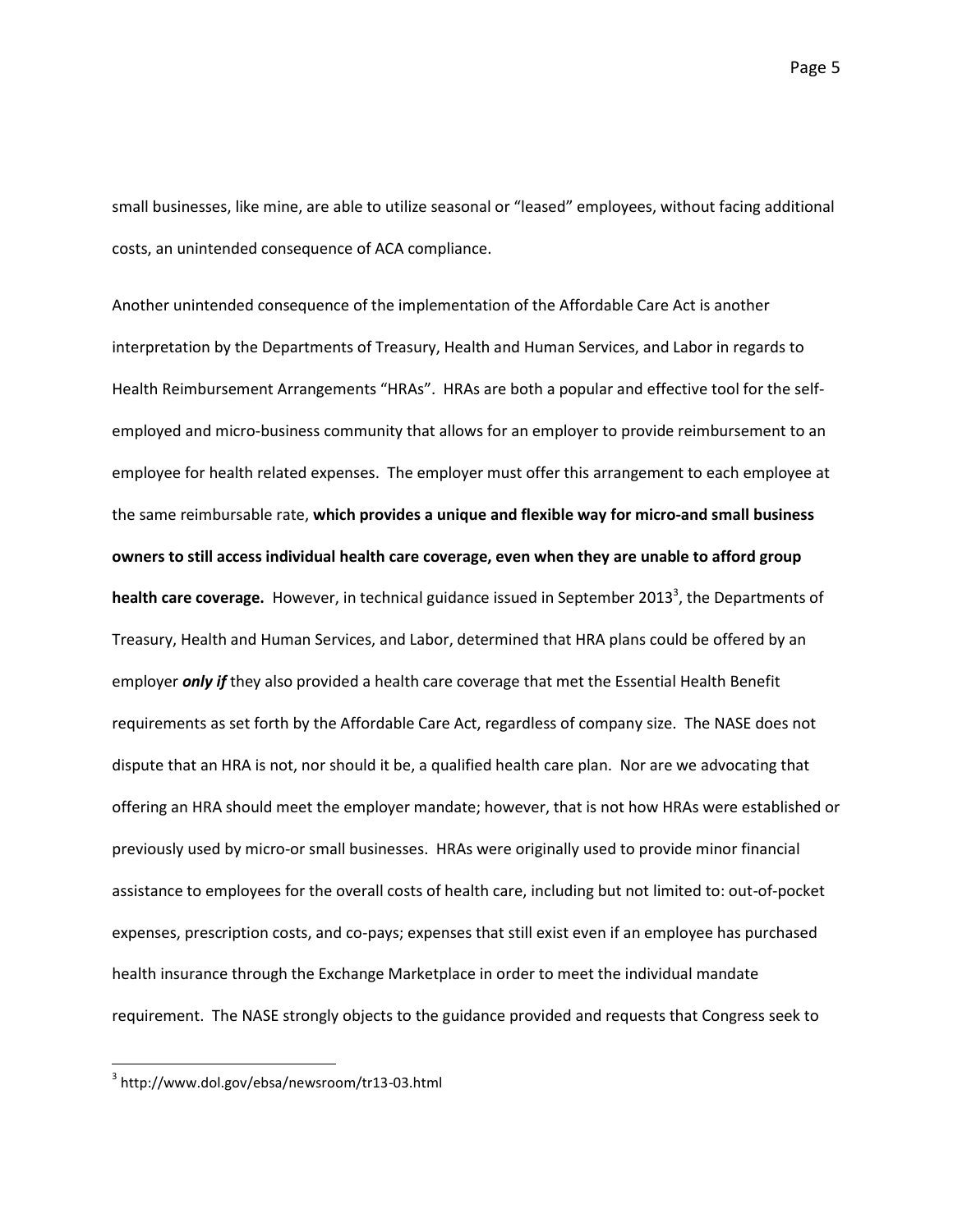Page 6

clarify the intent of the law. In addition, we suggest allowing for the use of HRA plans by micro-and small businesses that fall under the employer mandate threshold as a tool to help provide financial assistance to their employees in covering health care expenses.

Finally, I would be remiss if I did not echo the calls by the NASE for parity between the "big business" community and America's smallest businesses. The self-employed and micro-business community, representing nearly 76 percent of the entire small business community, continues to struggle in meeting the ACA's compliance requirements while our corporate counterparts continue to get a pass from the Administration. Specifically, the NASE is calling for a one-year delay in the individual mandate penalty for one calendar year -- in fact, this week we anticipate that the House of Representatives will vote on H.R. 4118, *Suspending the Individual Mandate Penalty Law Equals Fairness Act*, introduced by Representative Lynn Jenkins (R-KS), which would delay the individual mandate penalty. I hope that this subcommittee, and the committee as a whole, will support the measure and provide much needed relief to those who are struggling to meet the requirements of the law. Additionally, due to the problems with the launch of the new health care system, we also urge the Administration and Congress to extend the open enrollment period until the end of 2014. This extension would allow adequate time for both individuals and small business owners to properly educate themselves about the best and most affordable health care plans available to meet their unique needs.

For the self-employed, the impact of the Affordable Care Act on us, our families, and our businesses has been enormous, but not all of those impacts have been negative. In fact, since the implementation of the Affordable Care Act, NASE members have been able to access comprehensive and affordable health care coverage in the Individual Marketplace, especially those who had previously faced barriers, such as